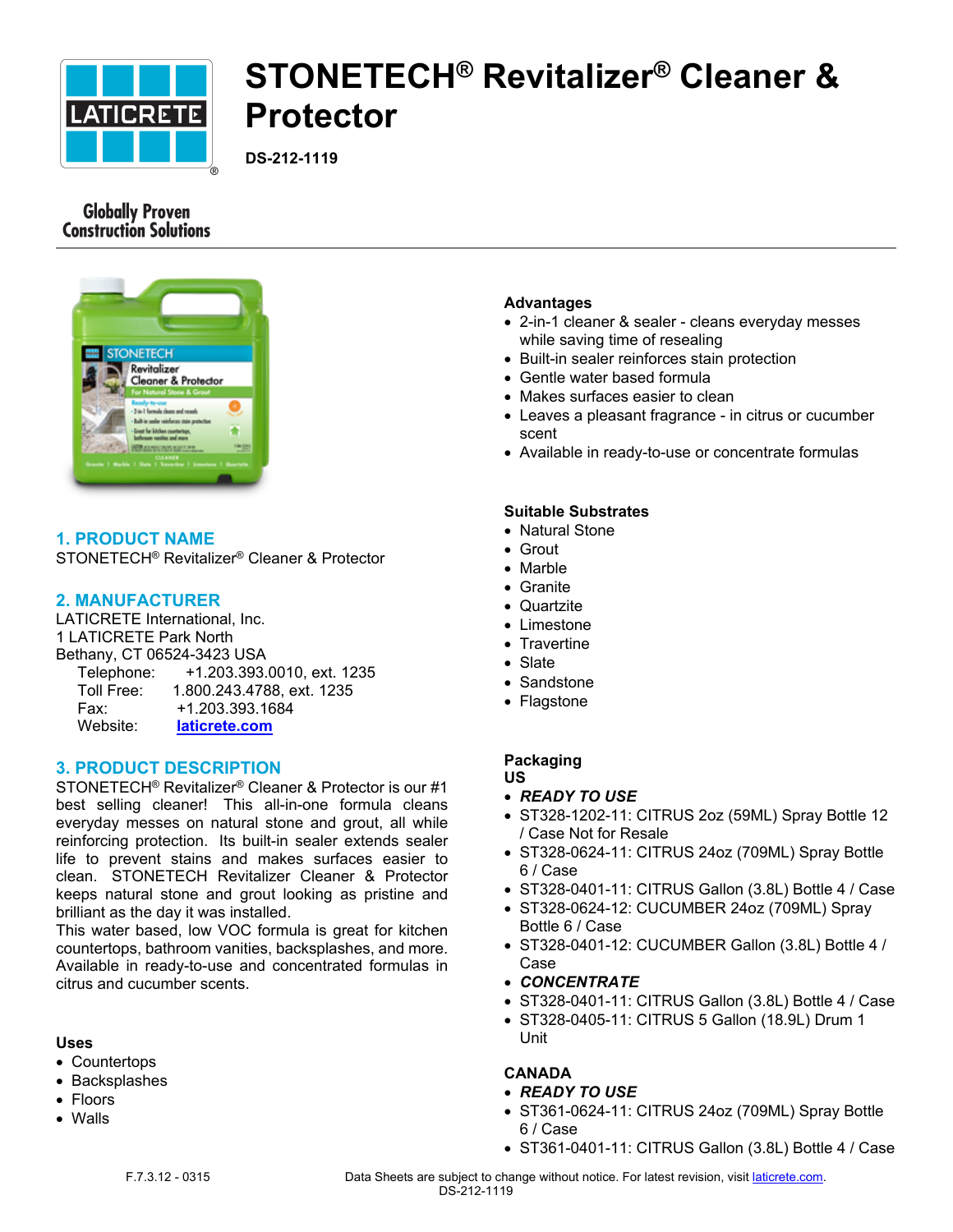- ST361-0401-12: CUCUMBER Gallon (3.8L) Bottle 4 / Case
- *CONCENTRATE*
- ST361-0401-21 CITRUS Gallon (3.8L) Bottle 4 / Case

# **Approximate Coverage**

One gallon (3.8L) of concentrate makes up to 5 gallons (18.9 L) of cleaning solution

# **Shelf Life**

Factory sealed containers of this product are guaranteed to be of first quality for two (2) years if stored at temperatures <50°F (10°C) and >90°F (32°C).

# **Cautions**

Consult SDS for more safety information.

- Inhalation: Remove victim to fresh air and keep at rest in a position comfortable for breathing. Get medical attention if any discomfort continues.
- Conduct a test area on polished marble to determine suitability and acceptability.
- Skin contact: Wash skin with soap and water. Get medical attention if symptoms occur.
- Eye contact: Flush eyes thoroughly with water for at least 15 minutes. Get medical attention if symptoms persist.
- Ingestion: Rinse mouth. Do not induce vomiting. Get medical attention if any discomfort continues.

# **Storage and Handling Instructions:** MAY BE

HARMFUL IF SWALLOWED. MAY CAUSE EYE, SKIN AND RESPIRATORY IRRITATION. Do not ingest. Avoid contact with eyes and skin. Avoid prolonged exposure to vapors. Use in a well-ventilated area. KEEP OUT OF THE REACH OF CHILDREN. Do not store above 100 °F (38 °C). Do not mix with other chemicals. Do not release to natural waterways.

# **4. TECHNICAL DATA**





#### **VOC/LEED Product Information** Subject to Consumer Product VOC Regulations <0.90% (Revitalizer RTU)

# **Physical Properties**

| Form  | Liquid      |  |
|-------|-------------|--|
| Color | Clear       |  |
| Odor  | Sweet       |  |
| oН    | $5.5 - 6.5$ |  |

Specifications subject to change without notification. Results shown are typical but reflect test procedures used. Actual field performance will depend on installation methods and site conditions.

# **5. INSTALLATION**

#### **Surface Preparation for STONETECH® Revitalizer® Cleaner & Protector - Concentrate**

• Read entire label before using. Use only as directed. Be sure all surfaces to be cleaned are swept or vacuumed to remove loose debris. Keep children and pets out of the area during application and drying.

# **Directions for Concentrate**

1. Dilute concentrated cleaner with warm water according to the following mixing chart:

| <b>Use</b>      | <b>STONETECH®</b><br><b>Revitalizer®</b><br><b>Cleaner &amp;</b><br><b>Protector</b> | <b>Warm</b><br><b>Water</b> |
|-----------------|--------------------------------------------------------------------------------------|-----------------------------|
| Spray<br>Refill | 1 Part                                                                               | 1 Part                      |
| Light<br>Duty   | 1 Part                                                                               | 4 Parts                     |

- 2. Apply diluted solution with a mop, towel, sponge or sprayer.
- 3. Rub surface lightly and remove any excess cleaner. No need to rinse.
- 4. Repeat if necessary for heavily soiled areas.
- 5. Let area dry completely before using.

#### **Surface Preparation for STONETECH Revitalizer Cleaner & Protector - Ready-to-Use**

• Read entire label before using. Use only as directed. Keep children and pets out of the area during application and drying.

# **Directions for Ready-to-Use**

- 1. To refill 24 oz. spray bottle, use a funnel.
- 2. Spray or pour directly on soiled area.
- 3. Wipe clean with a dry towel, lint-free cloth or sponge. No need to rinse.
- 4. Repeat for heavily soiled areas using a nonabrasive scrubbing pad.
- 5. Wipe clean with a dry towel.

# **6. AVAILABILITY AND COST**

# **Availability**

LATICRETE materials are available worldwide.